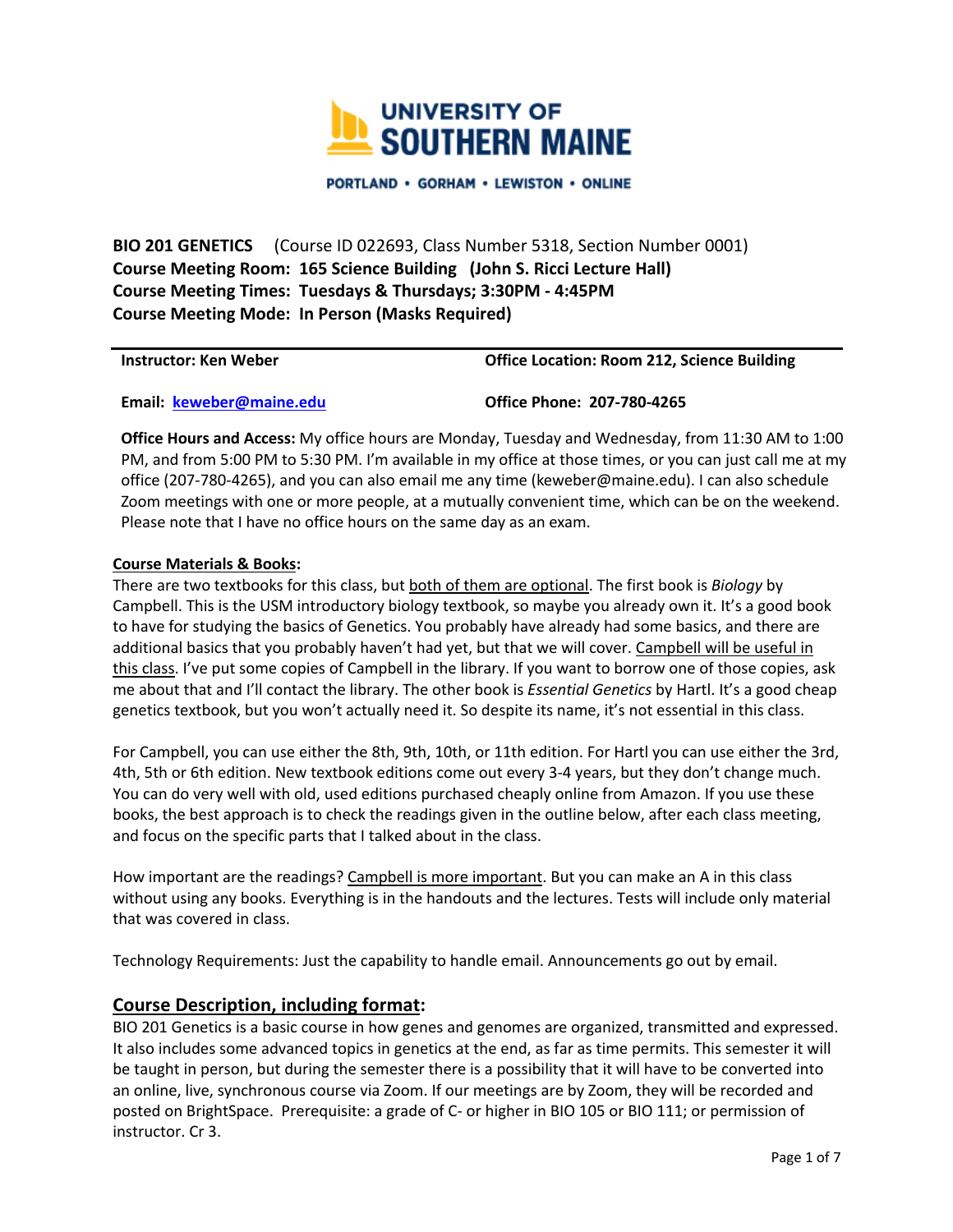# **Learning Outcomes:**

 Our objectives are to understand the structure of genes, how they are packaged in chromosomes, how they are transmitted, how they function, how they are regulated, and how together they produce the features of whole organisms, in prokaryotes and in complex eukaryotes like humans.

# **Class Schedule of Meetings and Exams:**

 *The outline below is based on the topics that we usually cover. This outline may change. I will inform the class of any major changes. Course meetings and exams will always occur at the scheduled meeting times for the class, as given above. The specific dates of exams are given in the lecture outline below.* 

# **Part I. Basic Genetics: ~10 Meetings**

# **1. Introductory Molecular Genetics: Proteins & DNA**

 Campbell's *Biology*: Chapter sections 5.4 & 5.5, in any edition. Hartl's *Essential Genetics*: Chapter sections 1.1 & 1.2, in any edition.

# **2. Introductory Cytogenetics: Chromosomes in Mitosis & Meiosis**

 Campbell's *Biology*: Chapters 12 & 13 (except section 12.3), in any edition. Hartl's *Essential Genetics*: Chapter 3 (except section 3.7), in any edition.

# **3. Modes of Gene Action in Diploids: How Genes Produce Traits**

Campbell's *Biology*: Chapter section 14.4, in any edition: read the parts titled "Recessively Inherited Disorders" & "Dominantly Inherited Disorders."

 Hartl's *Essential Genetics*: Chapter sections 1.4, 1.5 & 1.6, in any edition. Also in Hartl: Look up sections depending on the edition. "complementation" in the index, and read those pages. This particular material is in different chapter

## **4. Single- and Multi-Gene Transmission Patterns: Mendel's Laws of Segregation**

Campbell's *Biology*: Chapter 14, in any edition. Hartl's *Essential Genetics*: Chapter 2, in any edition.

## **5. Multiple-Gene Transmission Patterns With and Without Linkage**

 Hartl's *Essential Genetics*: Chapter sections 4.1 & 4.2, in any edition. Campbell's *Biology*: Chapter section 15.3, in any edition.

# **6. Sex Determination, Sex Chromosomes and Sex Linkage**

Campbell's *Biology*: Chapter section 15.2, any edition.

 Hartl's *Essential Genetics*: (Not well covered; some references to sex determination can be found in the index.)

## **7. Allele Frequencies in Populations**

 Campbell's *Biology*: (Campbell has no useful coverage of allele frequencies for our purposes.) Hartl's *Essential Genetics*: In the 3<sup>rd</sup> edition, sections 14.1 & 14.2. In the 4<sup>th</sup>, 5<sup>th</sup> & 6<sup>th</sup> editions, sections 14.2 & 14.3.

### **FIRST EXAM: Tuesday, October 5, 2021 (3:30PM - 4:45PM) (The 1st exam covers all the lectures up to this point.)**

 **(The last day you can drop the class with an automatic grade of W is Friday, November 12, 2021.)**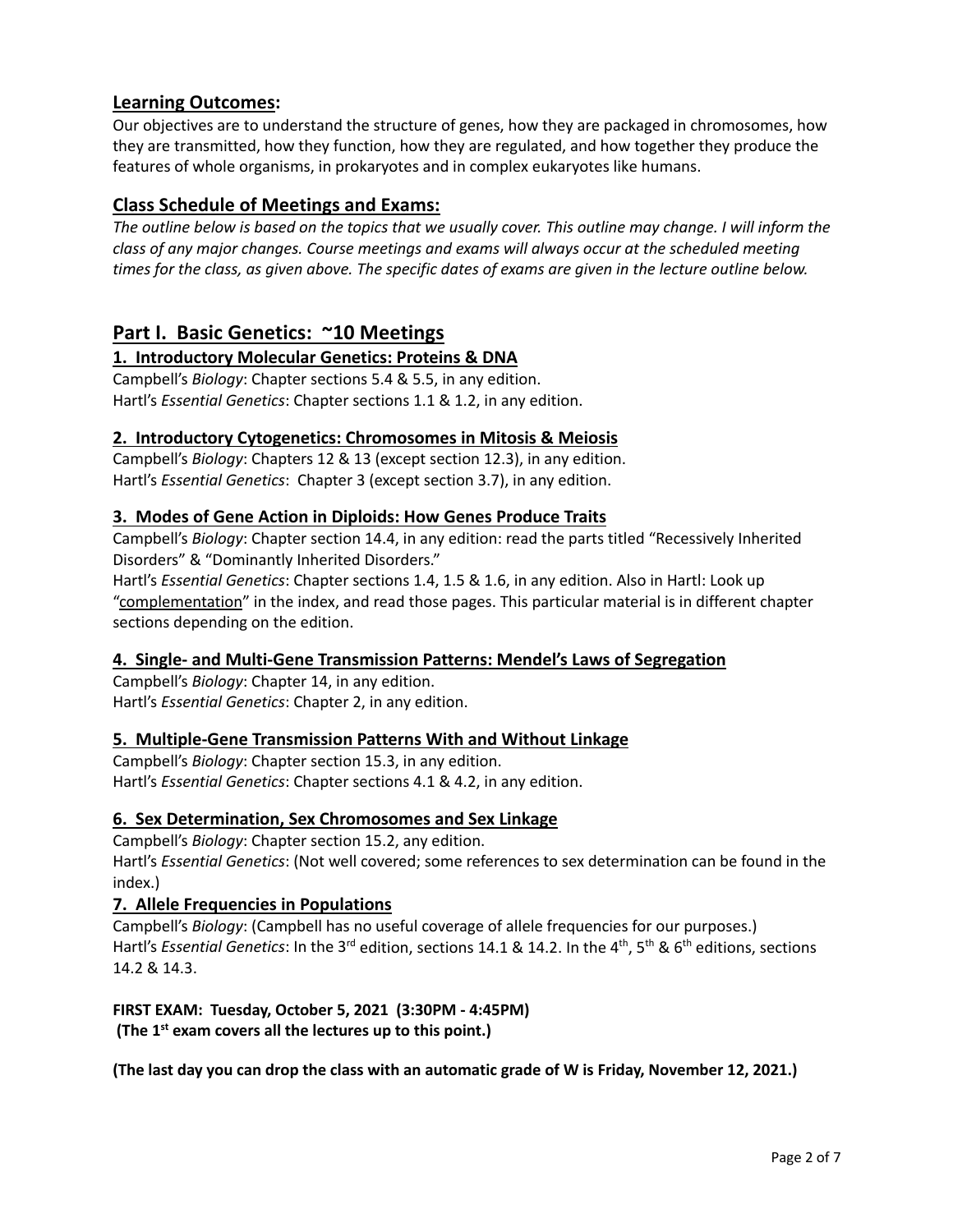# **Part II. Cytogenetics and Molecular Genetics: ~9 Meetings**

# **1. Chromosomal Systems of Eukaryotes**

 Campbell's *Biology*: Chapter sections 15.4 and 16.3, in any edition. Hartl's *Essential Genetics*: Chapter sections 5.1, 5.2, 5.3 & 5.4, in any edition.

# **2. Molecular Genetics**

 Campbell's *Biology*: Chapter sections 16.2, and 17.1, 17.2, 17.3 & 17.4, in any edition. Hartl's *Essential Genetics*: For DNA & Replication—Chapter sections 6.2, 6.3, 6.4 & 6.5, in any edition. Hartl's *Essential Genetics*: For Transcription & Translation— If you have the 4<sup>th</sup>, 5<sup>th</sup> or 6<sup>th</sup> edition of Hartl, read all of chapter 8. If you have the 3<sup>rd</sup> edition, read chapter 9 instead.

# **3. Genetic Regulation**

 Campbell's *Biology*: Chapter sections 18.1, 18.2 & 18.3, in any edition. Hartl's *Essential Genetics*: If you have the 4th, 5th or 6th edition of Hartl, read Chapter 9, except for section 9.8. If you have the  $3^{rd}$  edition, read Chapter 10, except for section 10.8.

# **SECOND EXAM: Tuesday, November 16, 2021 (3:30PM - 4:45PM)**

 **(The 2nd exam covers all lectures after the 1st exam, up to this time.)** 

# Part III. Topics in Genetics: ~6 meetings (Topics in this part may vary.)

# **1. Immunogenetics**

Campbell's *Biology*: Chapter sections 43.2 & 43.3, in any edition.

 Hartl's *Essential Genetics*: Chapter section titled "Some Developmental Processes Are Controlled by Programmed DNA Rearrangements." It's on pages 396-398 in 3<sup>rd</sup> edition; pages 345-348 in 4<sup>th</sup> edition; pages 324-325 in 5<sup>th</sup> edition; or pages 325-327 in 6<sup>th</sup> edition.

# **2. Mutation and Mutation Repair** (2 meetings)

Hartl's *Essential Genetics*: In the 3<sup>rd</sup> edition, Chapter 7. In the 4<sup>th</sup>, 5<sup>th</sup> and 6<sup>th</sup> editions, Chapter 12. Campbell's *Biology*: Chapter section 17.5, in any edition.

# **3. The Genetics and Cytogenetics of Cancer** (2 meetings)

Campbell's *Biology*: Chapter section 18.5, in any edition. Hartl's *Essential Genetics*: Chapter 13, in any edition.

#### **COMPREHENSIVE FINAL (3rd ) EXAM: Tuesday, December 14, 2021, 2:00-4:00 PM The final exam will be comprehensive, but with disproportionate emphasis on Part III.**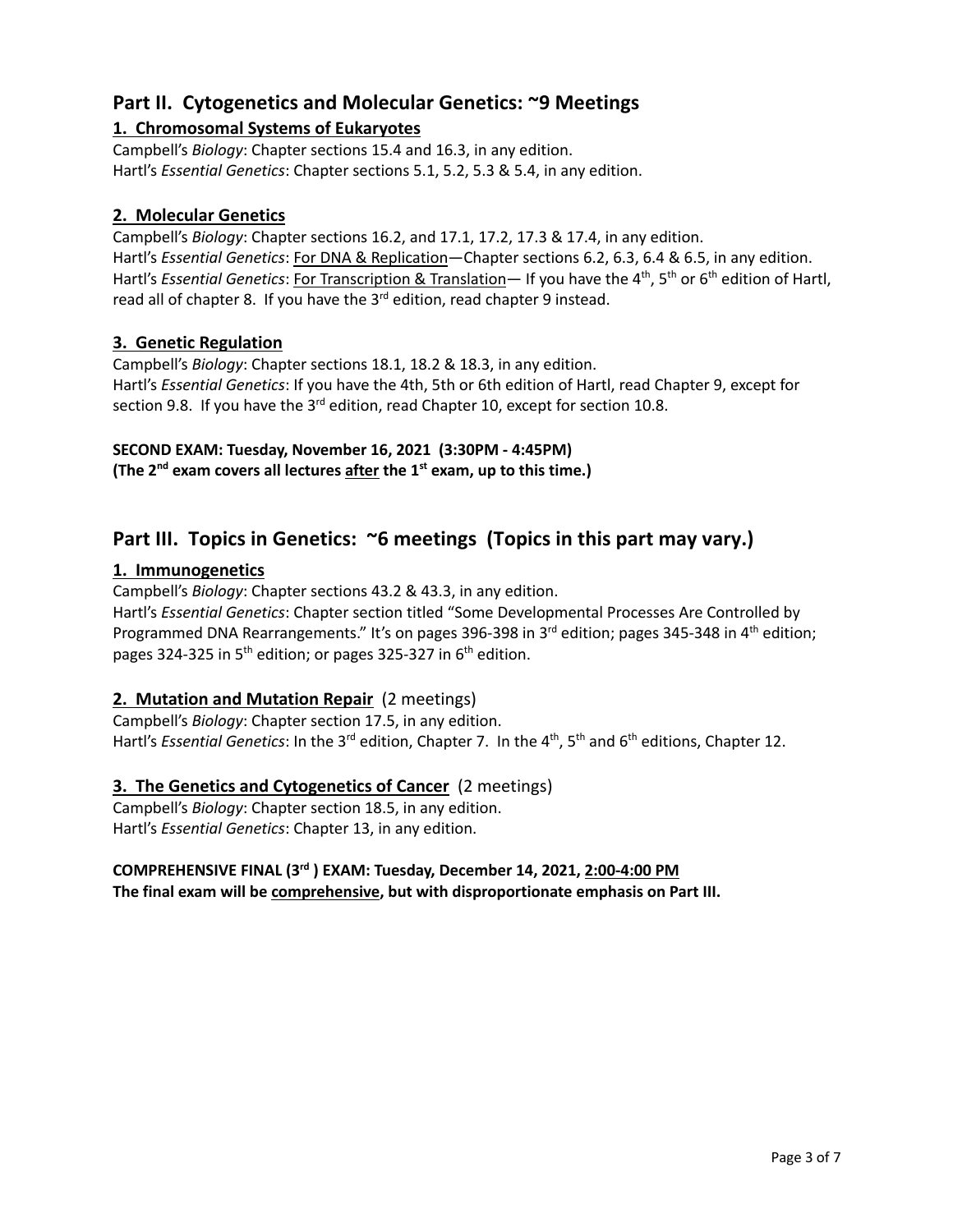# **TESTING AND GRADING**

## **Testing**:

 **Tests and quizzes are based only on what is actually covered in class.** There will be three exams, including two during the semester, and the final exam. The exams will consist mainly of short-answer essay questions and brief calculations. Each of the three exams will count as one third of the course grade. The exams will be given at the times shown in the lecture outline.

 After each exam, I will post a scale on BrightSpace showing how letter grades correspond to numerical scores. Answer keys will be posted for exams and quizzes. Final exams will not be posted, or returned, but students may visit my office and go over their finals. If USM closes for any reason (snow, bomb exam is rescheduled, I will always announce it. threat, *etc*.) on the day of a test, the test will be given at the next class meeting. Aside from that, if an

#### **Additional Graded Work:**

 There may be additional graded work in the form of homework problems, in-class exercises, quizzes (perhaps not announced), or assigned writings. Any such graded work will be combined with the next following exam, as part of the available points on that exam.

### **Missing Tests or Homework:**

 If you miss a scheduled test, you will not necessarily be allowed to make it up. You must have a reason why you could not take it when everyone else did. If your absence was foreseeable, you must have contacted me in advance. No tests will be given early. Late tests must be taken before the answers are posted. You can find out if you missed a new homework assignment by checking the HOMEWORK folder on BrightSpace.

 Please don't ask to reschedule an exam unless there is no way you can take it at the scheduled time. If you may be graded only on the other two exams. Otherwise a skipped exam is a failed exam, except in extraordinary circumstances beyond your control. If you have a job that conflicts with class times, it's up to you to arrange with your employer ahead of time, so that you can take exams at the scheduled times. you have a documentable and compelling reason why you had to miss an exam, and you only miss one,

#### **Grading and Scaling:**

 Letter grades on each exam are scaled to adjust for difficulty. For each of the three exams, the total points earned will be converted to a letter grade according to a scale based on percent, but not in the usual way. Approximately the top 15% of the class will get above B+; approximately the bottom 15% of the class will get below C-minus. After these upper and lower cut-offs are determined, letter grades will then correspond to equal intervals on the scale of total points. I will post the scale for each exam, so that the class can see how letter grades were determined. This approach to grading is called scaling, or grading "on the curve." It works best for big classes that have been taught often enough to know what to expect. It means the tests can never be too hard, or too easy, because there will always be a top 15% and a bottom 15%. I also adjust those percentages somewhat, as warranted by the general level of class performance.

 The final course grade will be an average of the letter grades for the three exams. To find the average, I convert the letter grades to integers with A=11, A- =10, B+=9, etc.

#### **Practice Homework:**

 Homework that is just for practice has been posted on Brightspace, mainly for the content that is covered in the first part of the course. It consists of quizzes and other exercises, and the answers are will not be graded. It's up to you whether you do it or not. I recommend that you do it, as we go along. included at the end of each homework, so that you can test your skills and knowledge. This homework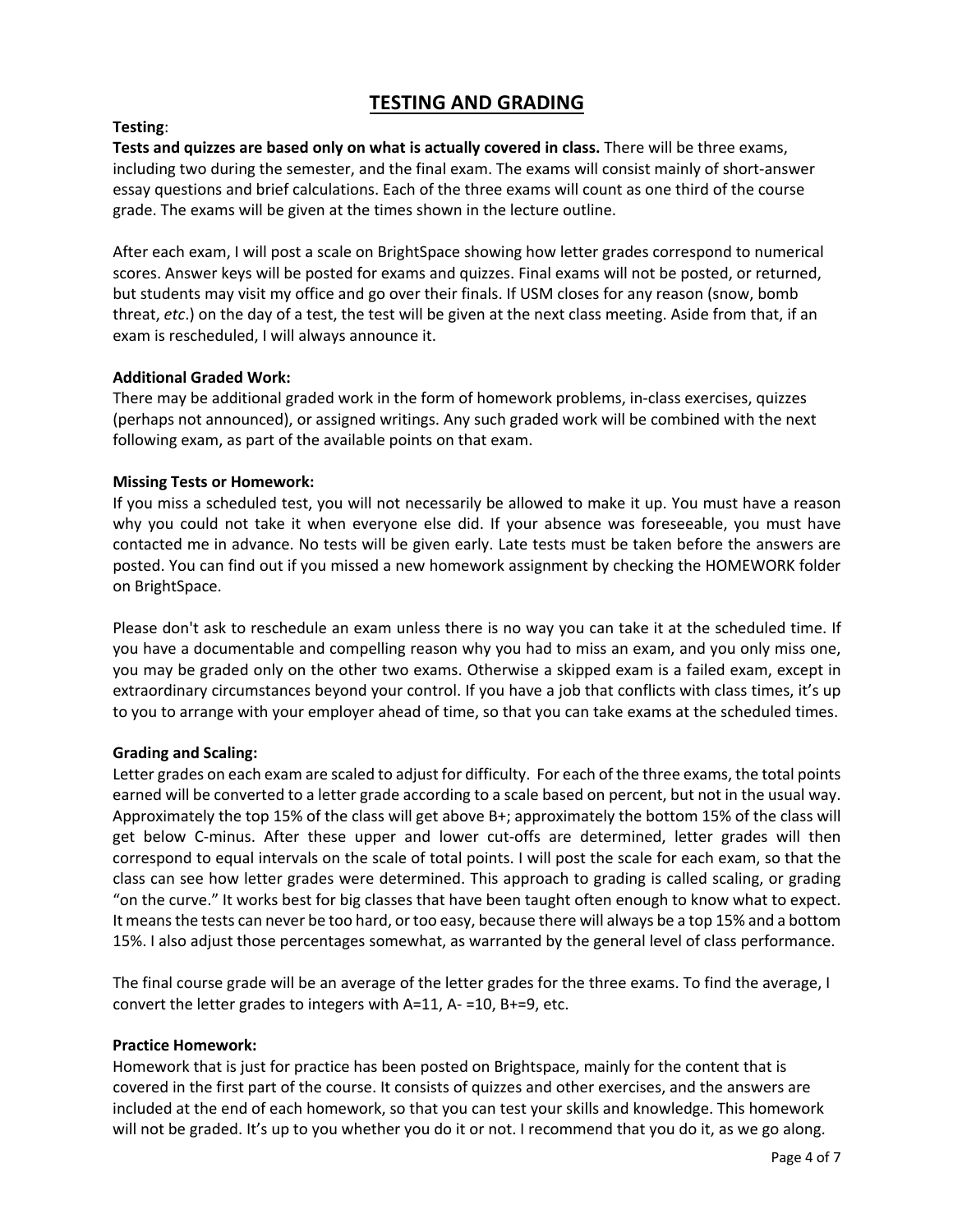### **Re-Grades and Clarifications of Grading on Tests or Quizzes**

 **All discussions about graded materials will be in writing. If you want a clarification or a re-grade on original test to me. Circle the things you want me to explain. Add your email address. You may also attach or email a written statement. I will email you a full and complete explanation. (You are free to respond to my explanation by email if you want to continue the discussion.) I may change your grade. You have one week after the answers are posted to ask for either a re-grade, or a clarification. anything, first read the answer key posted on BrightSpace. If you still have questions, return your** 

 **There are no extra-credit projects or make-up work.** The class is too large to allow extra-credit projects or make-up work. Please don't ask me to make special arrangements, or to create special projects, so that you can raise your grade.

# **COURSE POLICIES**

#### **ATTENDANCE POLICY**

 I won't take attendance. You can decide for yourself whether to participate in the live meetings. If major issues arise in your life, threatening your ability to succeed in the class, you should let me know as soon as possible, so that we can try to work out a way for you to deal with the problem and make it through the class with something to show for your efforts, if possible.

#### **ATTENDANCE POLICY: Inclement Weather**

 From time to time USM may close the University due to bad weather or other reasons. If classes are closed at the same time as an exam, the exam will be postponed until the next scheduled meeting time.

 When the school opens late or closes early, and the time selected is during the middle of class, we will still hold the class unless you are otherwise notified by me. Two examples:

- If class starts at 1pm, but the University is closing at 1:30pm, we will still have class unless you hear from me.
- If class starts at 1pm, but the University is opening at 1:30pm, we will still have class unless you hear from me.

#### **CLASS CANCELLATION**

If I ever have to cancel class, I will notify everyone by email.

#### **DISTRACTIONS IN CLASS**

 Please do not disturb the class by talking to neighbors or eating. Realize that these actions are annoying and distracting to many students. If you need to talk or eat, you can leave the class and return when you unobtrusive and quiet. Points will be deducted from people who disregard this. are finished. In class, hot or cold beverages are OK, and small pieces of candy are OK, if these things are

#### **ACADEMIC INTEGRITY / PLAGIARISM**

 Any breach of academic integrity is a serious offense. Each student has a responsibility to know the standards of conduct and expectations of academic integrity that apply to academic tasks. Violations of academic integrity include any actions that attempt to promote or enhance the academic standing of any student by dishonest means. Cheating on an examination, stealing the words or ideas of another are examples of violations of this policy. Acts that violate academic integrity disrupt the educational (i.e., plagiarism), making statements known to be false or misleading, falsifying the results of one's research, improperly using library materials or computer files, or altering or forging academic records process and are not acceptable.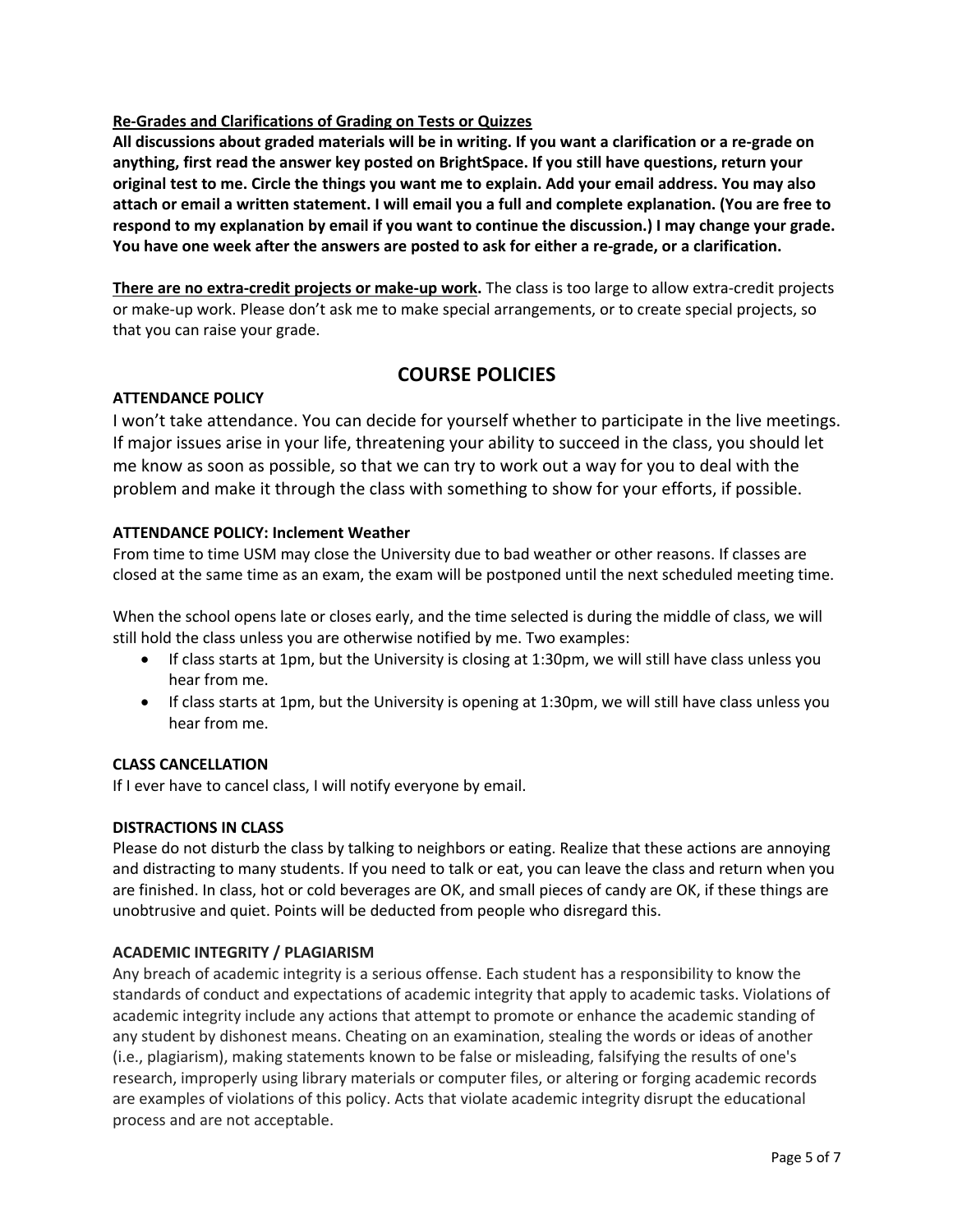Evidence of a violation of the academic integrity policy will normally result in disciplinary action. A copy of the complete policy may be obtained from the office of Community Standards and Mediation, online at [usm.maine.edu/community-standards-mediation/academic-integrity](https://usm.maine.edu/community-standards-mediation/academic-integrity) or by calling and requesting a copy at (207) 780-5242.

#### **FINAL EXAMINATIONS/FINAL PROJECT**

 There will be a final exam in this class, given during the final exam period, on Tuesday, December 14, 2021, 2:00-4:00 PM. The exam will include questions from the whole semester, but it will put relatively more emphasis on the material covered after the second exam. There will be no final paper or projects.

It is a USM academic policy that no tests or exams may be scheduled during the last week of classes.

# **UNIVERSITY POLICIES AND RESOURCES**

### **COVID FACE COVERING REQUIREMENT**

COVID FACE COVERING REQUIREMENT<br>Protective masks are required by the University of Southern Maine in all classes. Per USM and the  **University of Maine System, all students, faculty, and staff members are required to wear a face covering, including during all face-to-face classes. Resident students are exempted from this requirement when in their own room in the residence hall. Students seeking additional exceptions from this requirement should refer to the DISABILITY ACCOMMODATIONS section of this syllabus. <https://www.maine.edu/together/community-guidance/everyone>/** 

#### **DISABILITY ACCOMMODATIONS**

 The university is committed to providing students with documented disabilities equal access to all university programs and services. If you think you have a disability and would like to request accommodations, you must register with the Disability Services Center. Timely notification is essential. The Disability Services Center can be reached at 207-780-4706 or at **dscusm@maine.edu**. please provide me with that information as soon as possible. Then please contact me so that we can If you have already received a faculty accommodation letter from the Disability Services Center, review your accommodations.

#### **TUTORING AND WRITING ASSISTANCE**

 Tutoring at USM is for *all* students, not just those who are struggling. Tutoring provides active feedback and practice, and is available for writing, math, and many more subjects. Walk-in tutoring is available at the Glickman Library in Portland, the Gorham Library, and the LAC Writing Center. For best service, we recommend making an appointment at<https://usm.maine.edu/learningcommons/schedule-tutoring>appointment. Questions about tutoring should be directed to Naamah Jarnot at 207-780-4554. Interested in becoming a more effective, efficient learner? Check out <https://usm.maine.edu/agile>!

#### **COUNSELING**

 Counseling is available at USM. The best way to schedule an appointment is by phone at 780-5411. More information is available at [https://usm.maine.edu/uhcs.](https://usm.maine.edu/uhcs)

#### **RECOVERY ORIENTED CAMPUS CENTER (ROCC)**

 A peer support community for students in recovery from substance abuse and other mental health conditions is available at USM. More information may be found online at <https://usm.maine.edu/recovery>or by containing ROCC at 207-228-8141.